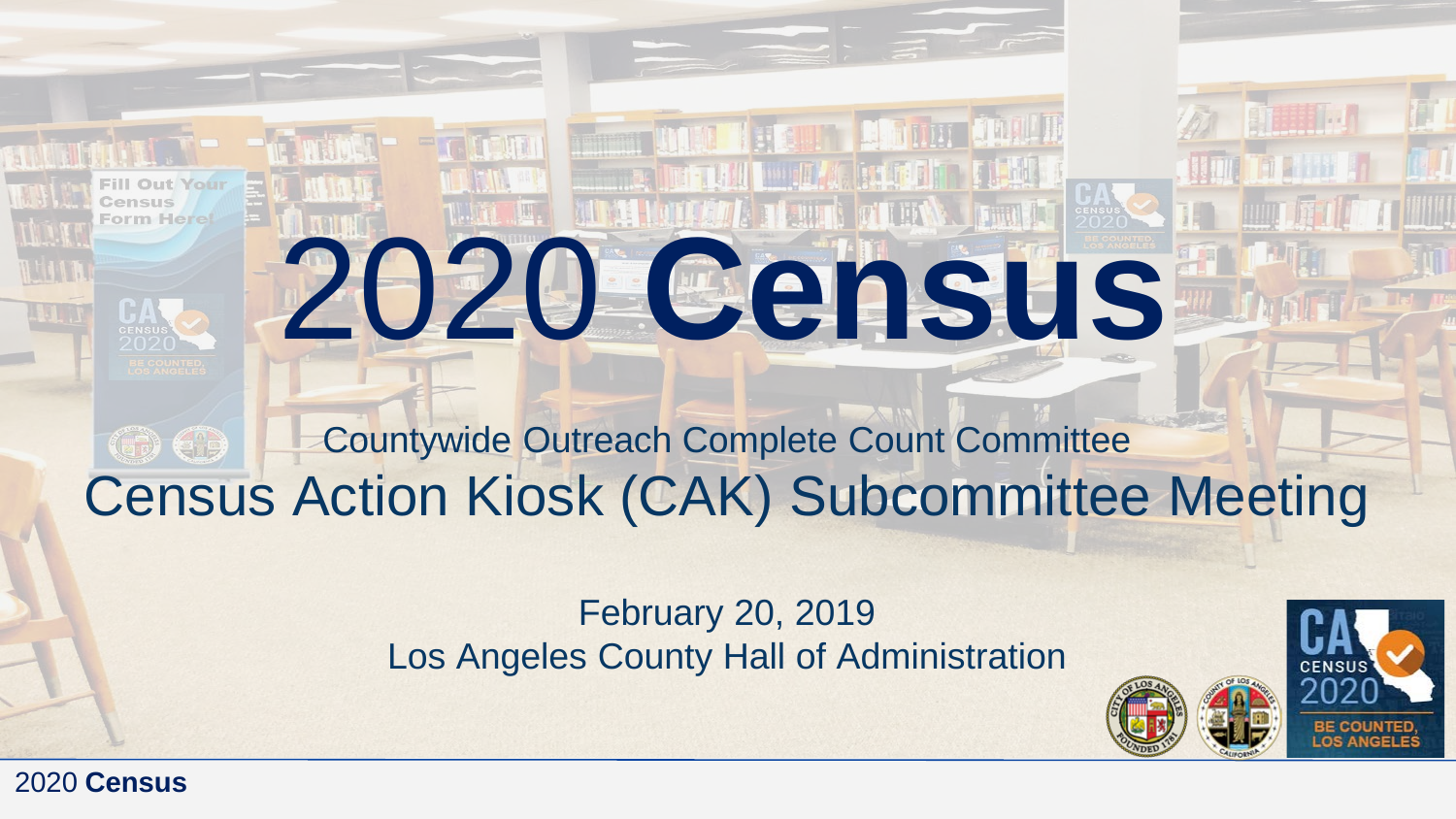# **Agenda**

- 1. Welcome and Introductions
- 2. Census Low Response Score (LRS) Mapping Tool Demonstration
- 3. CAK Site Locator Survey
- 4. Accessing the 2020 Census **Questionnaire**
- 5. Questions, Answers, and Announcements

For information: [http://census.lacounty.gov](http://census.lacounty.gov/)

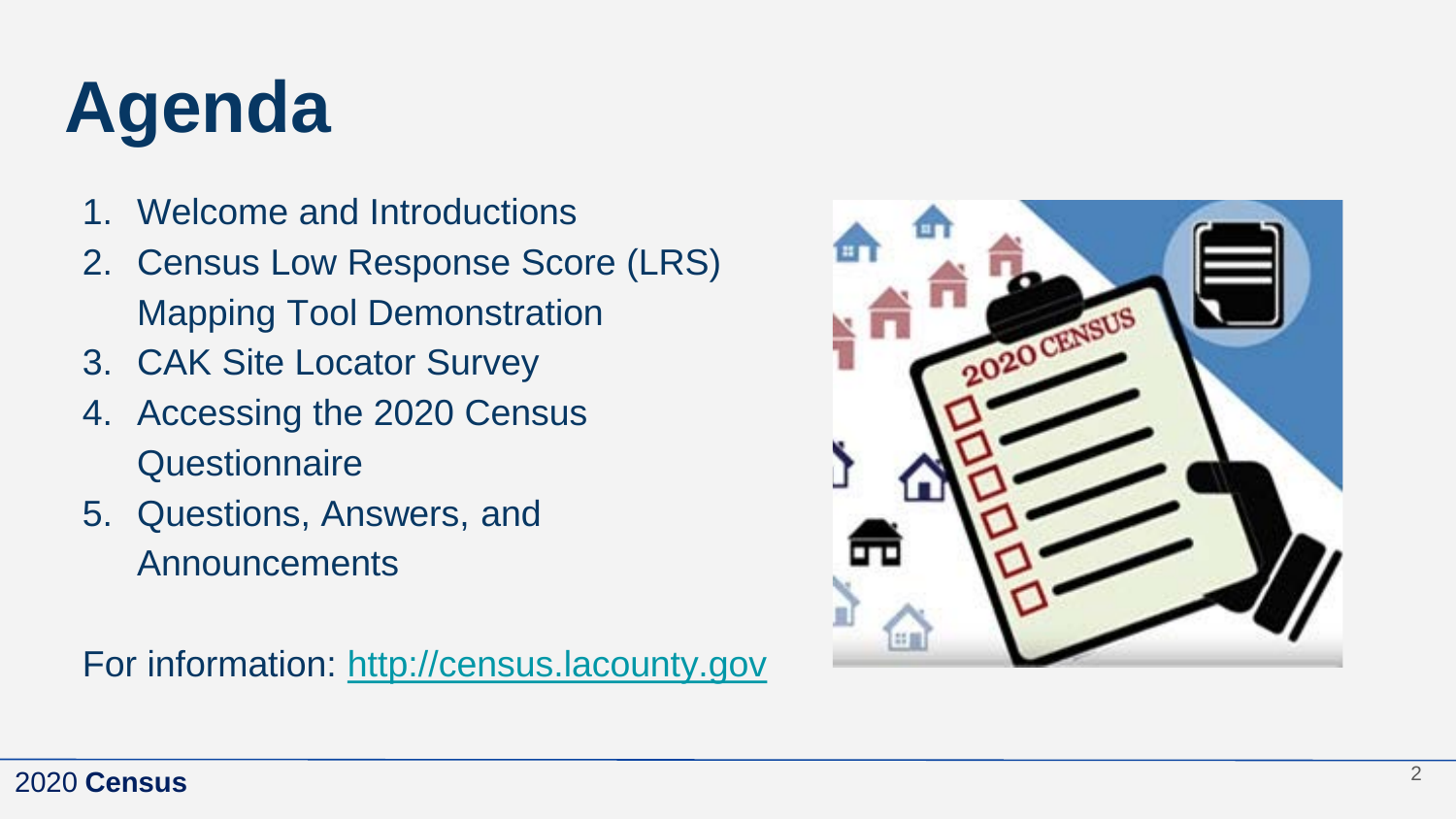

# **1. Introductions**

Tina Herzog, Office of the CEO, County of Los Angeles Maria Garcia, Mayor's Office, City of Los Angeles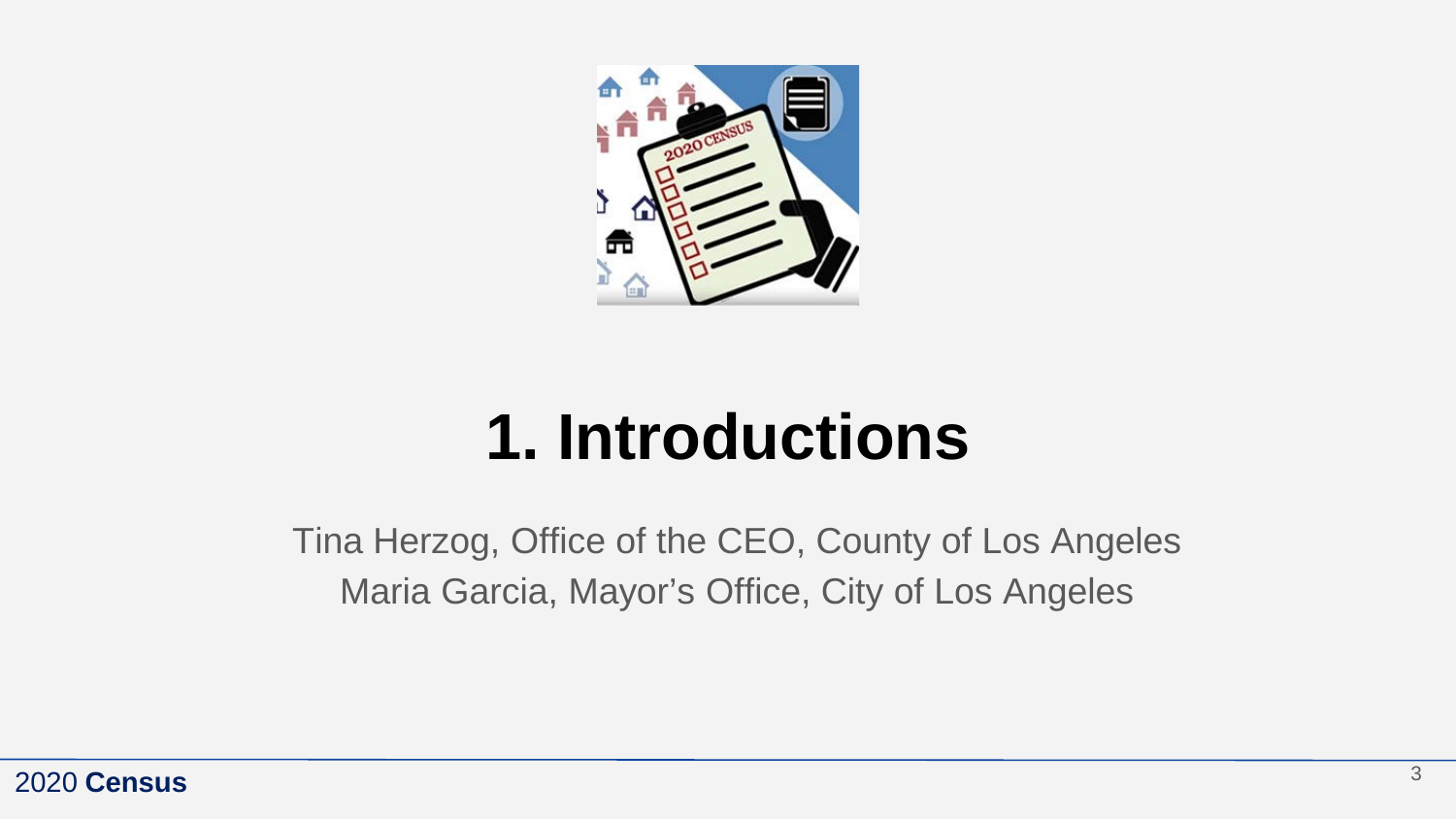## **Review of 2020 Census Goals & Objectives**

- **Build partnerships with various sectors**
- Develop effective messaging Countywide, focusing on **Hard-to-Survey (HTS) populations**, and in appropriate languages
- Educate, motivate and activate direct "On-the-Ground" outreach through:
	- 1. Census Action Kiosks (CAKs)
	- 2. Census Goodwill Ambassadors (CGAs)
	- 3. "Adopt-a-Block Group" and/or "Adopt-a-Population" commitments
- Avoid duplication of efforts, maximize limited resources and fill any gaps

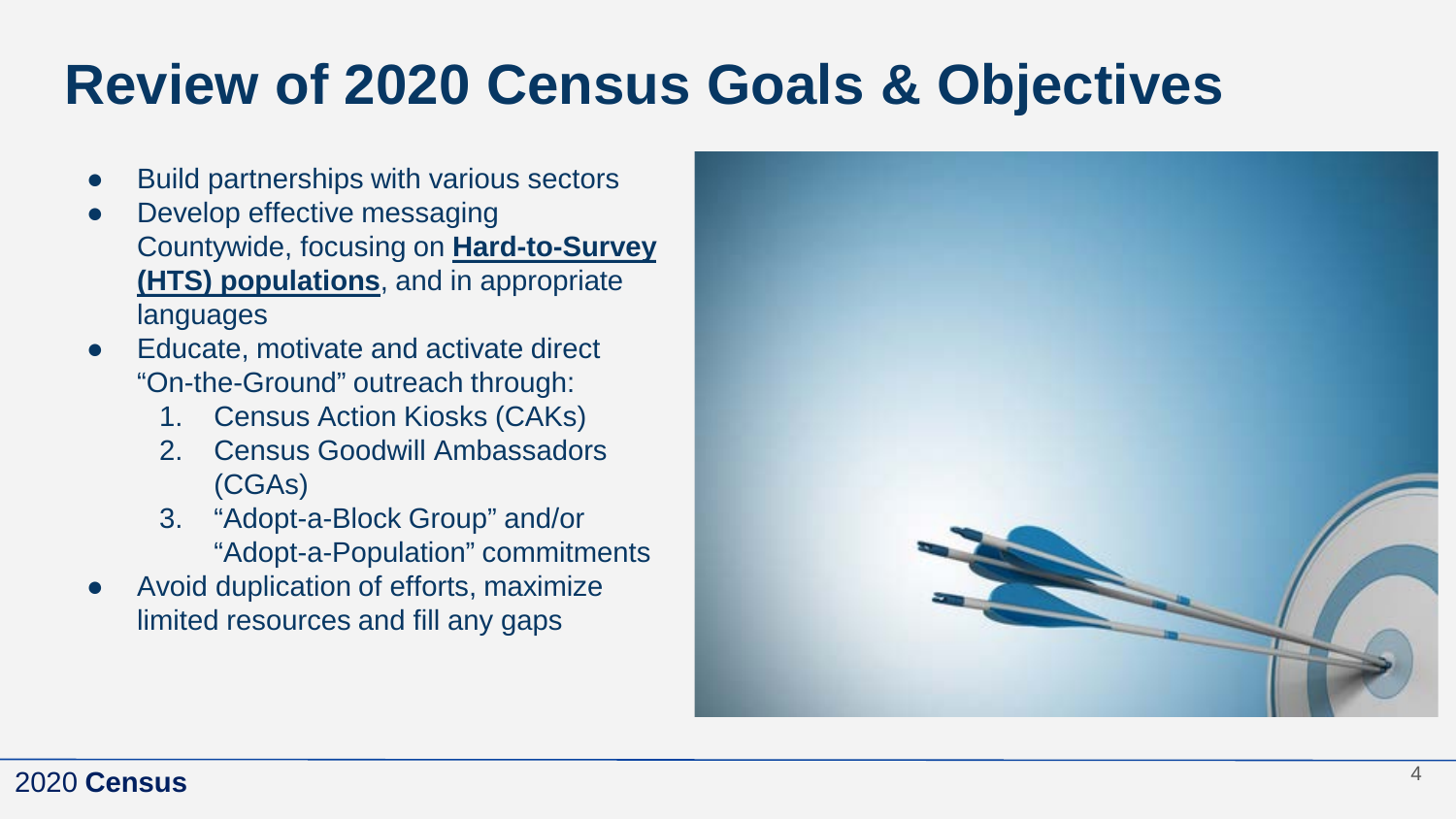## **Review of CAK Sub-Committee Objectives**

- Use LA County's LRS Mapping Tool to identify HTS populations
- Identify facilities in or near HTS census block groups that can serve HTS populations
- Develop an inventory of potential CAK locations
- Use URS mapping tool to confirm and track locations that support a CAK
- Create a layer on the LRS Mapping Tool that indicates potential and confirmed CAKs
- Develop a web-based user interface that can be uploaded to all electronic devices that serve as CAKs
- Identify CAK staffing strategies to support volunteers such as Census Goodwill Ambassadors
- Develop a digital CAK Finder Tool, so that residents can find the most convenient location to obtain information and/or receive assistance with completing the 2020 Census questionnaire
- Develop an education and outreach plan to promote CAKs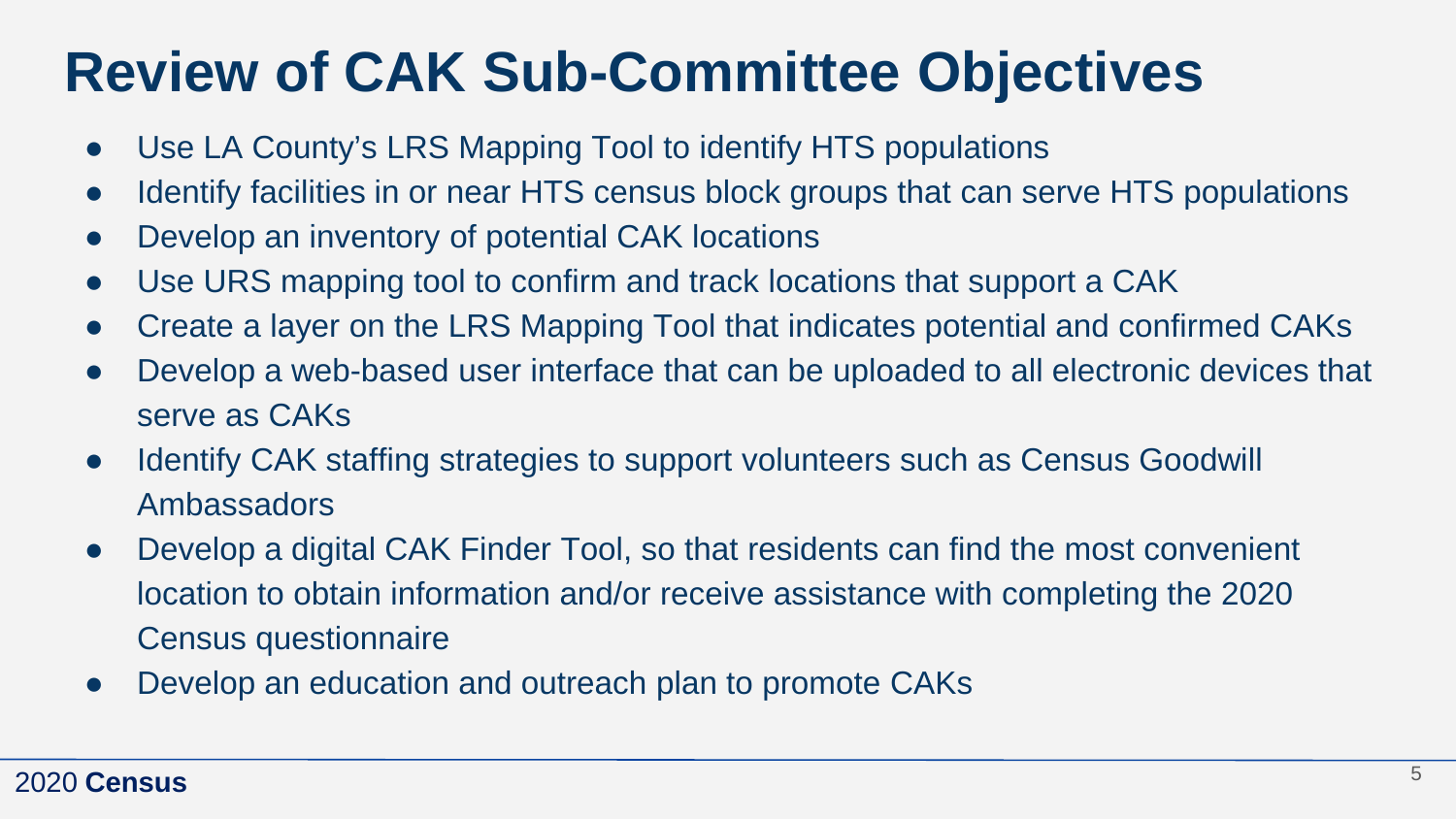

# **2. Census LRS Mapping Tool Demonstration**

How to identify possible CAK locations in and near Hard to Survey (HTS) areas Nick Franchino, County of Los Angeles, Department of Regional Planning Mapping tool website: <http://rpgis.isd.lacounty.gov/LRS/>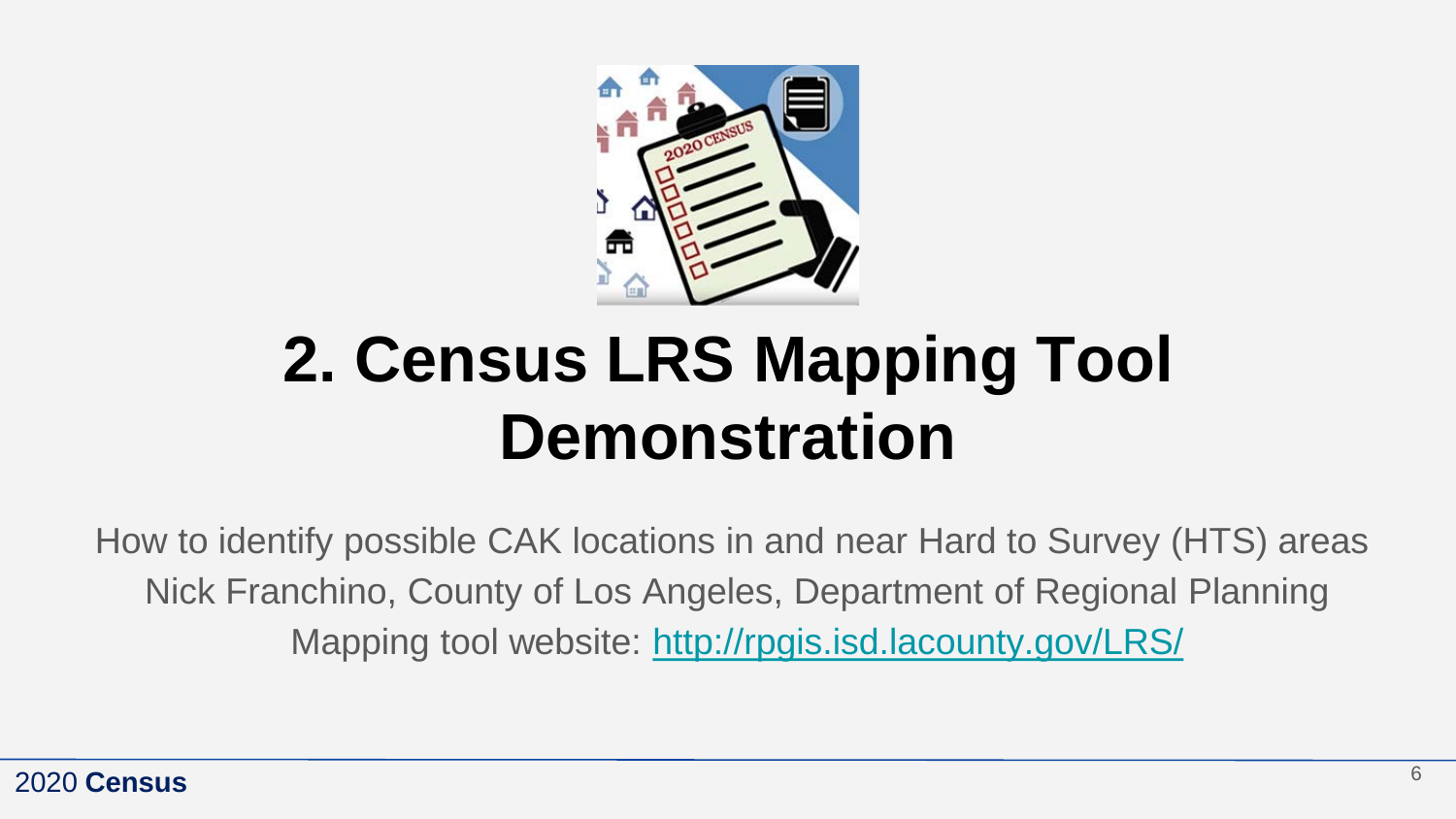

# **3. CAK Site Locator Survey**

What we need to know to put your CAK on the map Maria Garcia, Mayor's Office, City of Los Angeles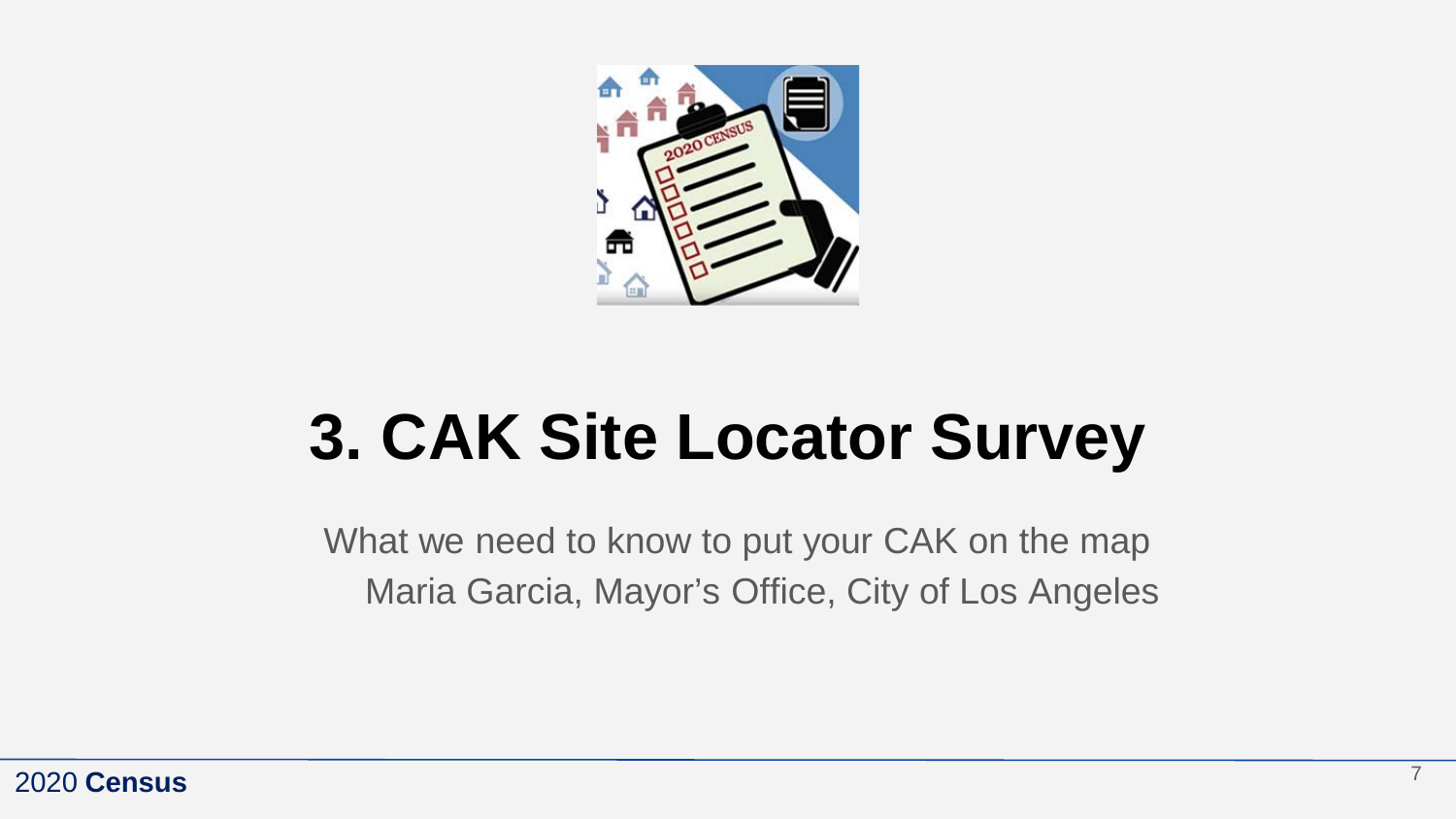## **Review of Pillars Outreach Strategy**

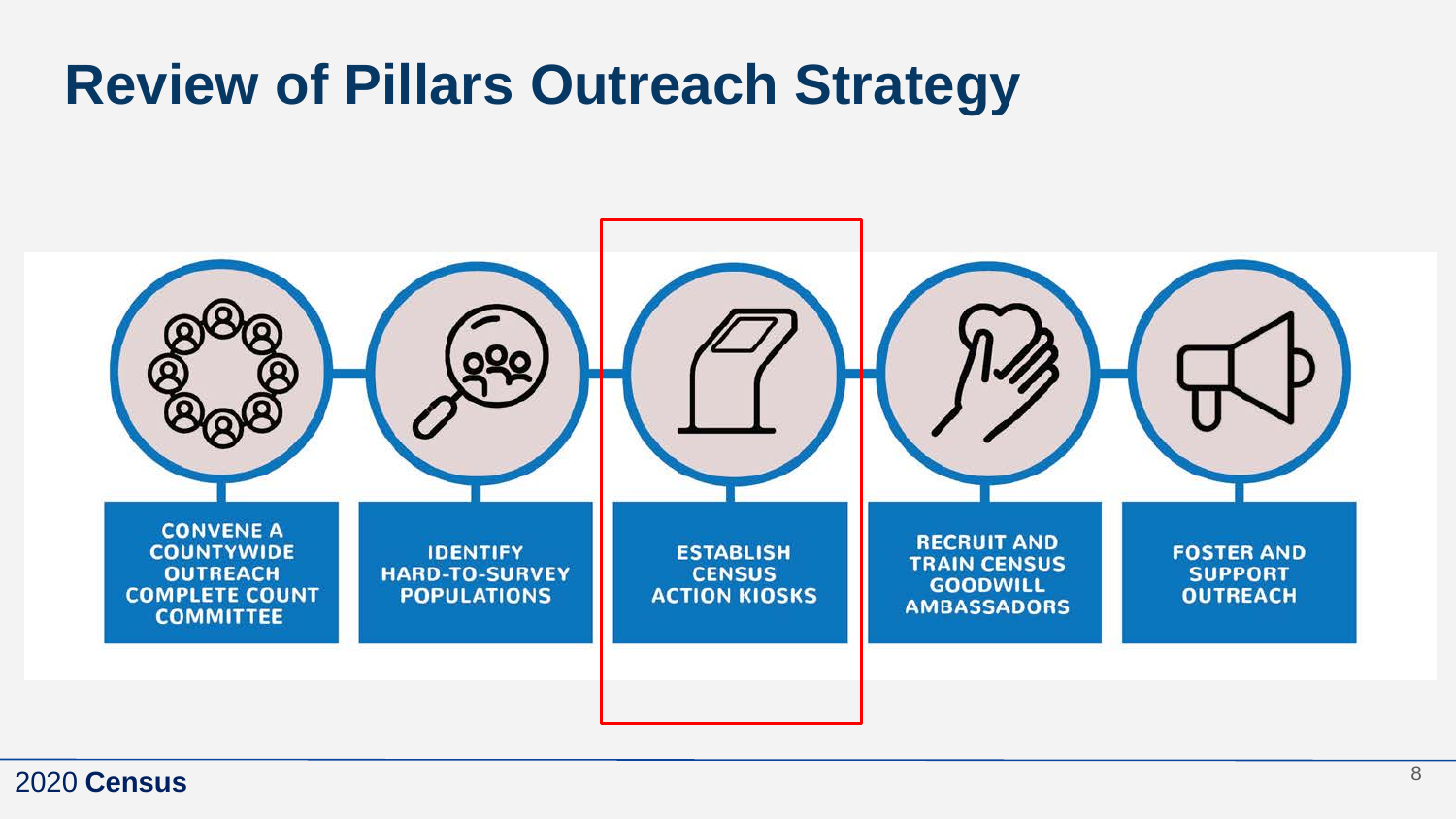## **CAK Definition**

#### **Census Action Kiosk (CAK)**

- Physical locations with hours open to the public where they can comfortably and securely access information or fill out the 2020 Census.
- There should be at least one (1) computer with internet access available for public use that is programmed to engage with the 2020 Census website.
- A Kiosk can be a desktop computer, laptop or tablet and may or may not be staffed.

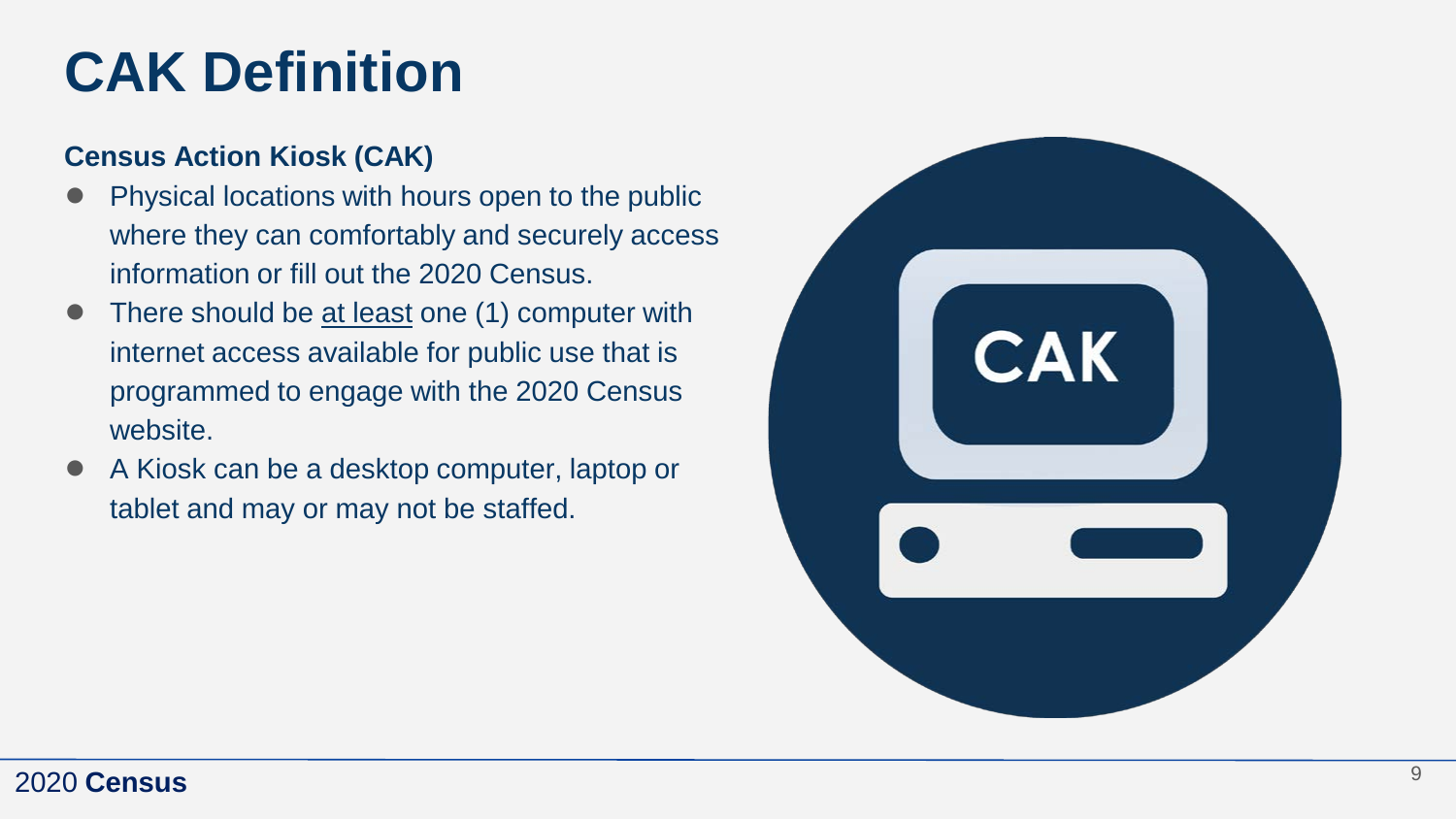# **CAK Requirements**

- ❏ Have at least one (1) computer(s) with internet access available to the public for the purposes of engaging HTS populations especially those with limited or no internet access at home
- ❏ Use CAK User Interface
- ❏ Maintain hours of operation
- ❏ Available for activation period between March 2020 to July 2020
- ❏ Outfit computer stations with marketing/branding material
- ❏ ADA Accessible. NOTE: Locations that are not ADA accessible may still be considered dependent on need



(Image of CAK Prototype)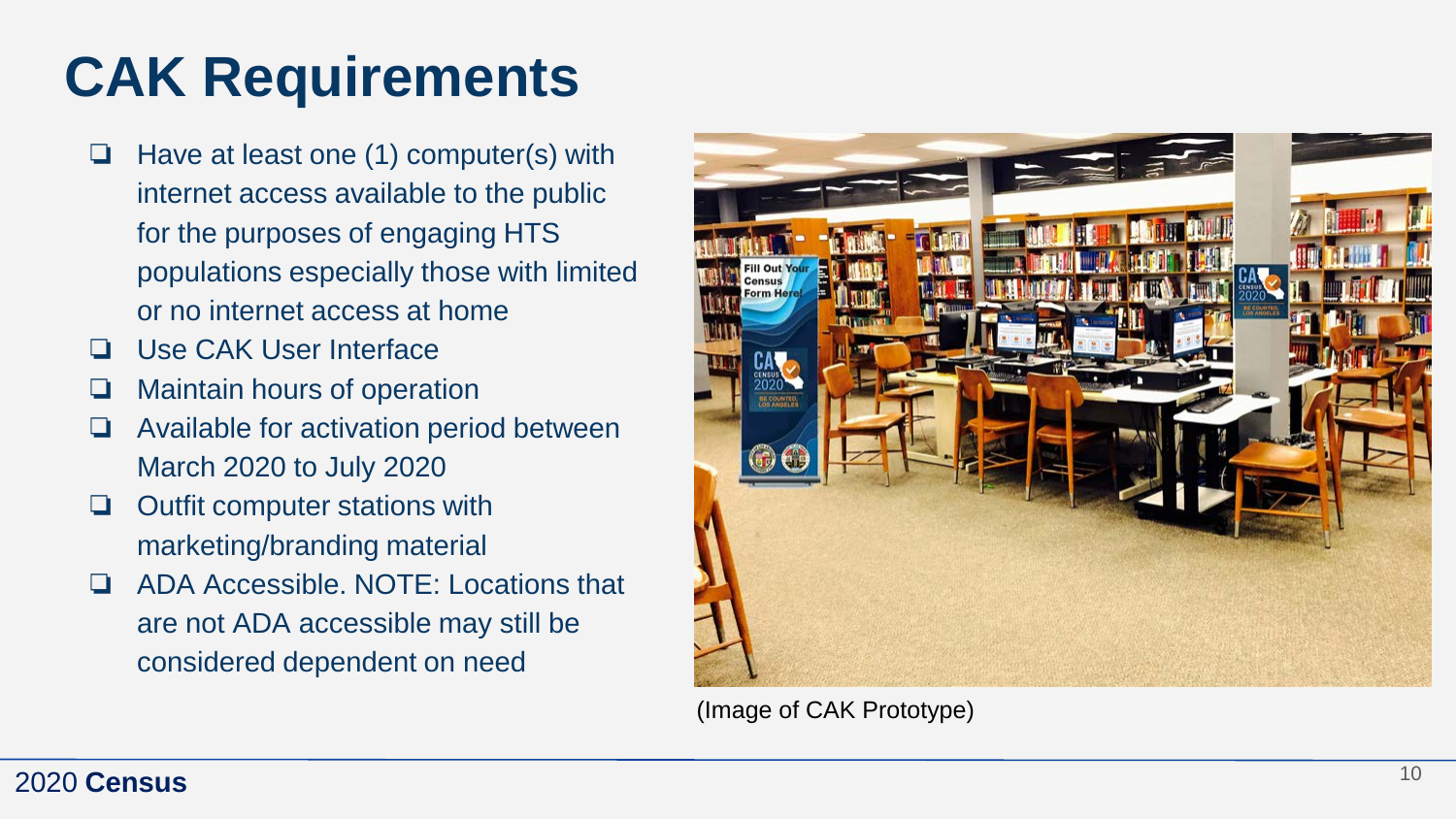# **CAK Requirements (Continued)**

- ❏ Have available staff and/or volunteers on-site that are trained by the City, County or community partners to:
	- ❏ Direct people to the 2020 Census questionnaire
	- ❏ Answer resource and informationbased questions
	- ❏ Provide language assistance
	- ❏ Provide digital-literacy assistance
- ❏ Locations that do not have staff will work with the City, County, or community partner organizations to identify and recruit volunteers



(Image of CAK Prototype)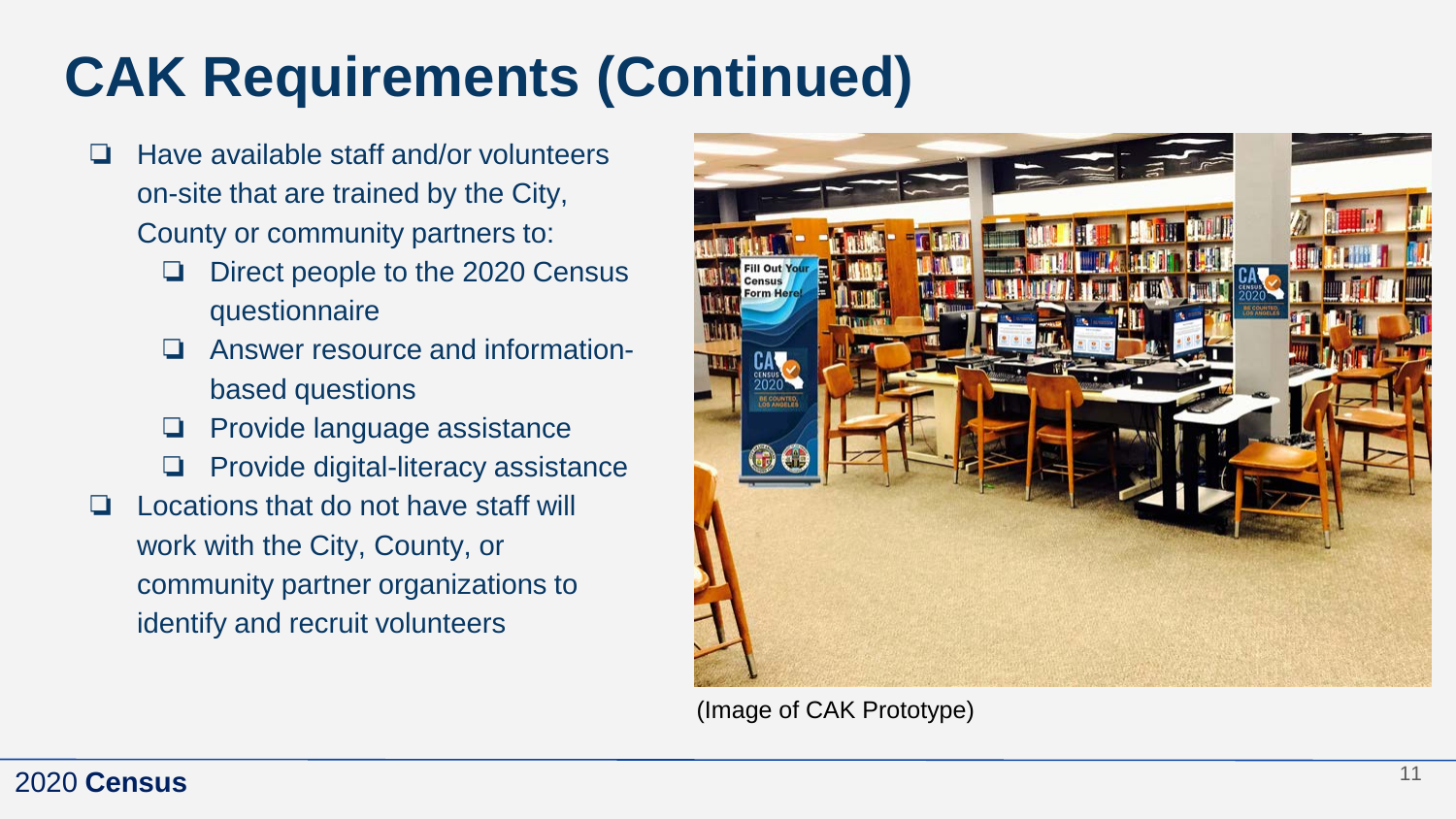## CAK Site Survey – Sign Up ASAP!

#### **Online survey contents:**

- 1. Introductory letter about purpose of the CAK sites
- 2. Contact information for your lead person for 2020 **Census**
- 3. For each potential CAK site:
	- Site location name, address, phone, etc.
	- Number and types of computers available there
	- Days and hours of operations, including staff availability and language populations served there
	- Facility information (ADA accessible, type of facility, ownership of facility, etc.)
	- Parking and public transportation access
	- Photo of main entrance or street view

#### **CAK Site Survey Link to enter CAK sites:**

[https://www.surveymonkey.com/r/](https://www.surveymonkey.com/r/LACensus2020-CAKSites) [LACensus2020-CAKSites](https://www.surveymonkey.com/r/LACensus2020-CAKSites)

Can also provide a link for organizations to post on their websites if interested.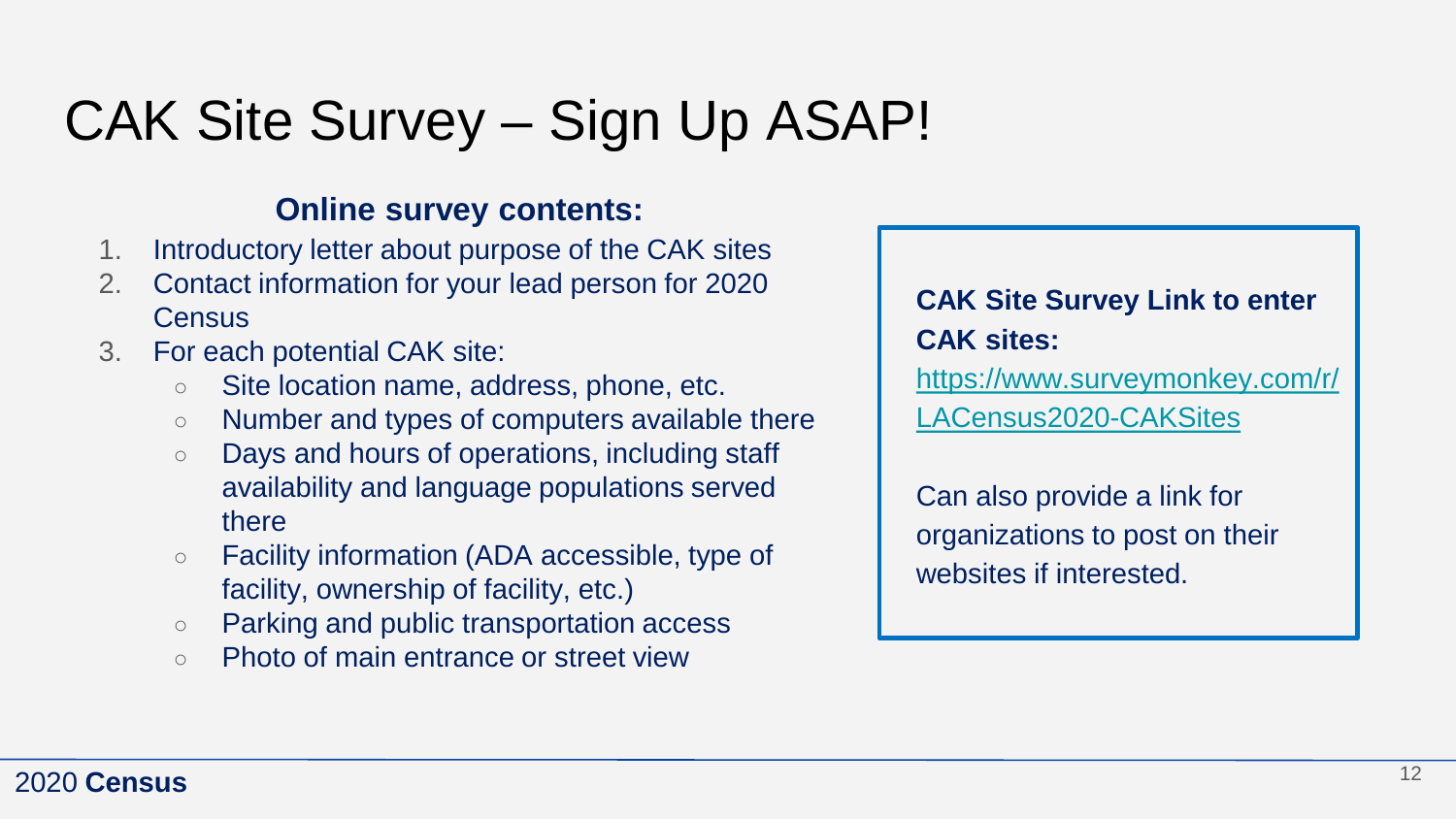

# **4. Accessing the 2020 Census Questionnaire**

Nick Franchino, County of Los Angeles, Department of Regional Planning Meredeth Maxwell, Partnership Coordinator Los Angeles Regional Census Center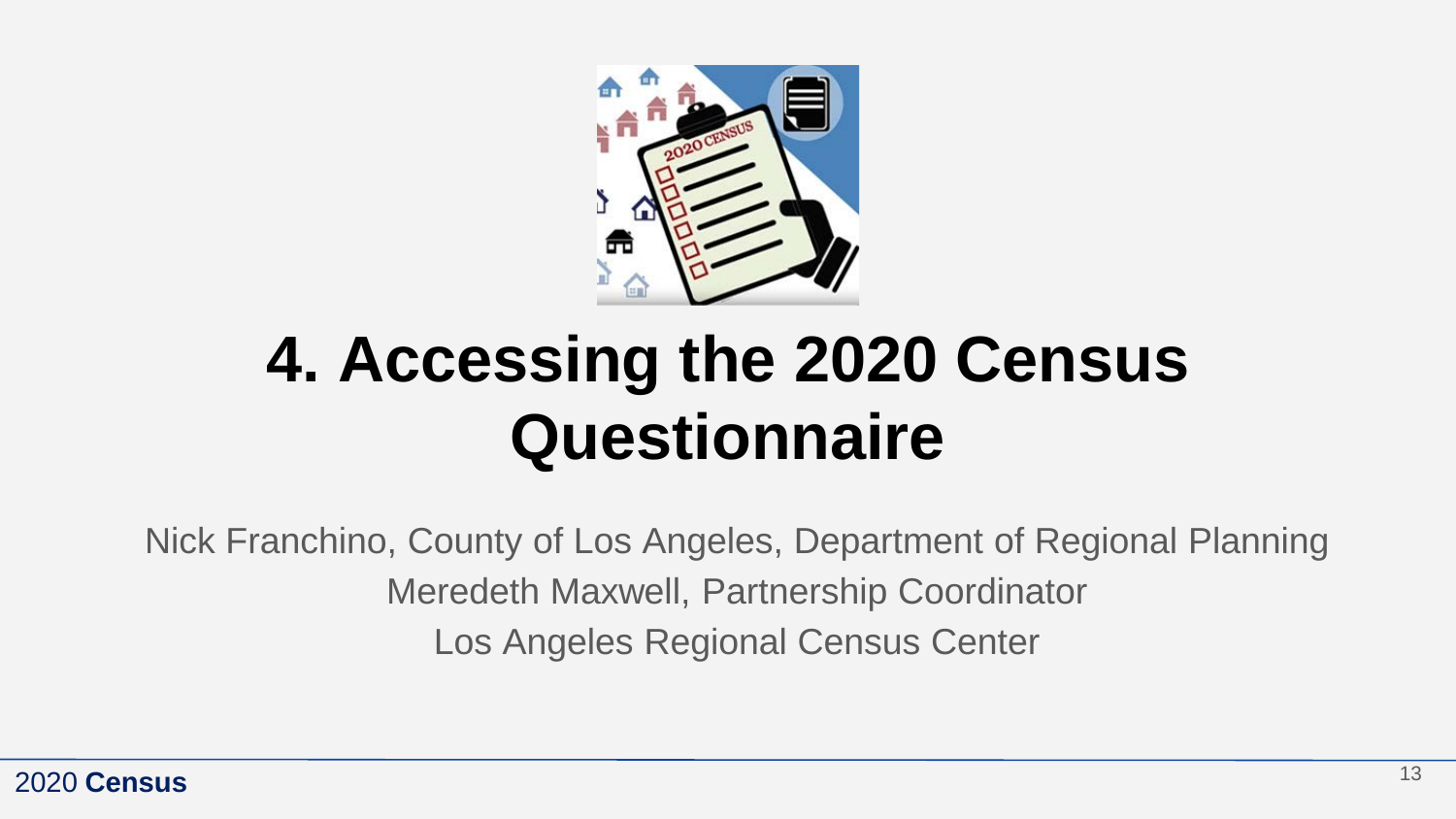## **2020 U.S. Census Bureau Security**

- Will information be secure if I host a CAK?
	- Cybersecurity: Protecting information
- Special Needs Access to the Census Questionnaire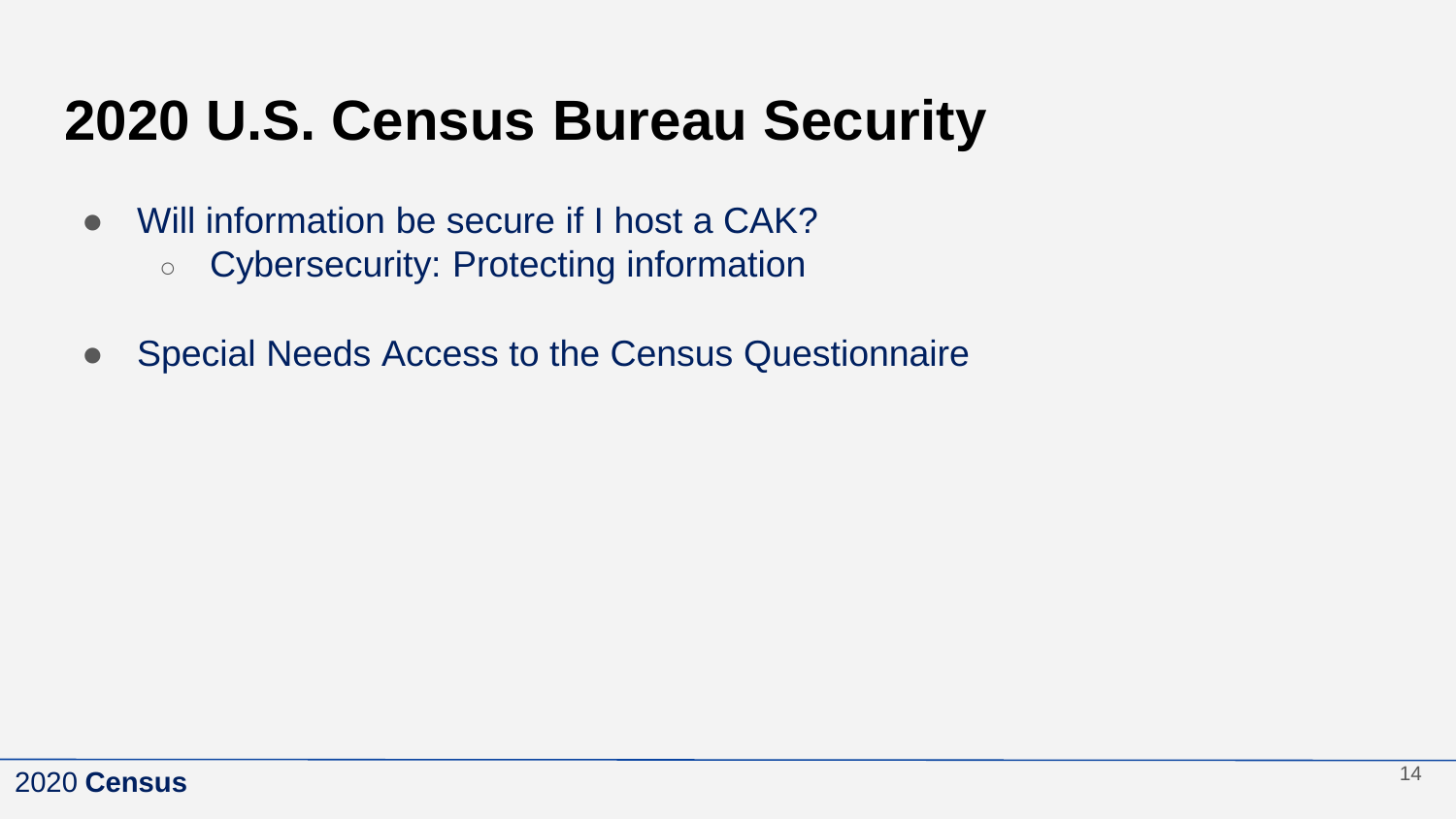# Next Meeting Topics

- Software/hardware requirements
- Second iteration of CAK website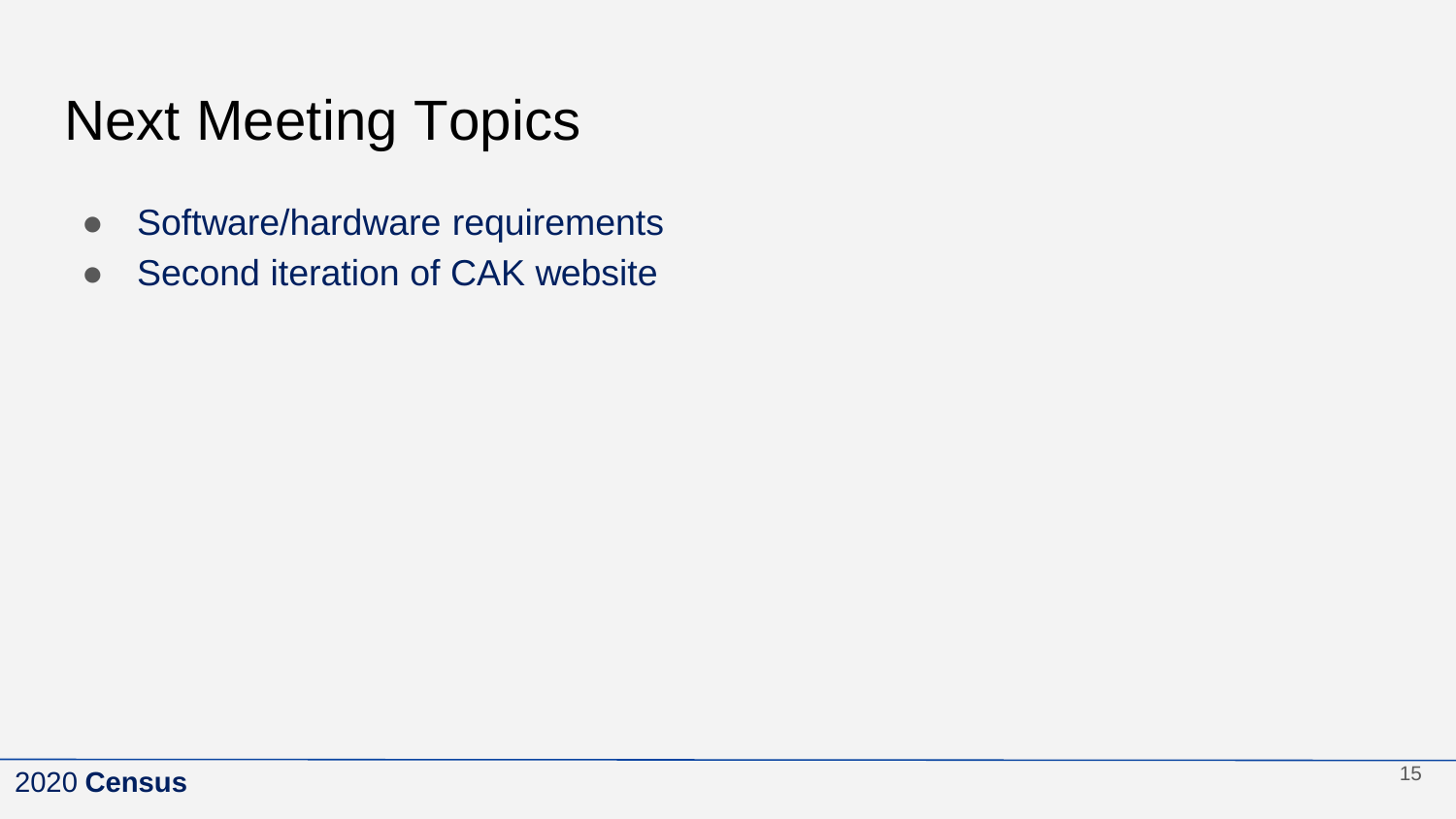

# **5. Questions, Answers and Announcements**

What topics/issues not covered today would you like to discuss at future meetings?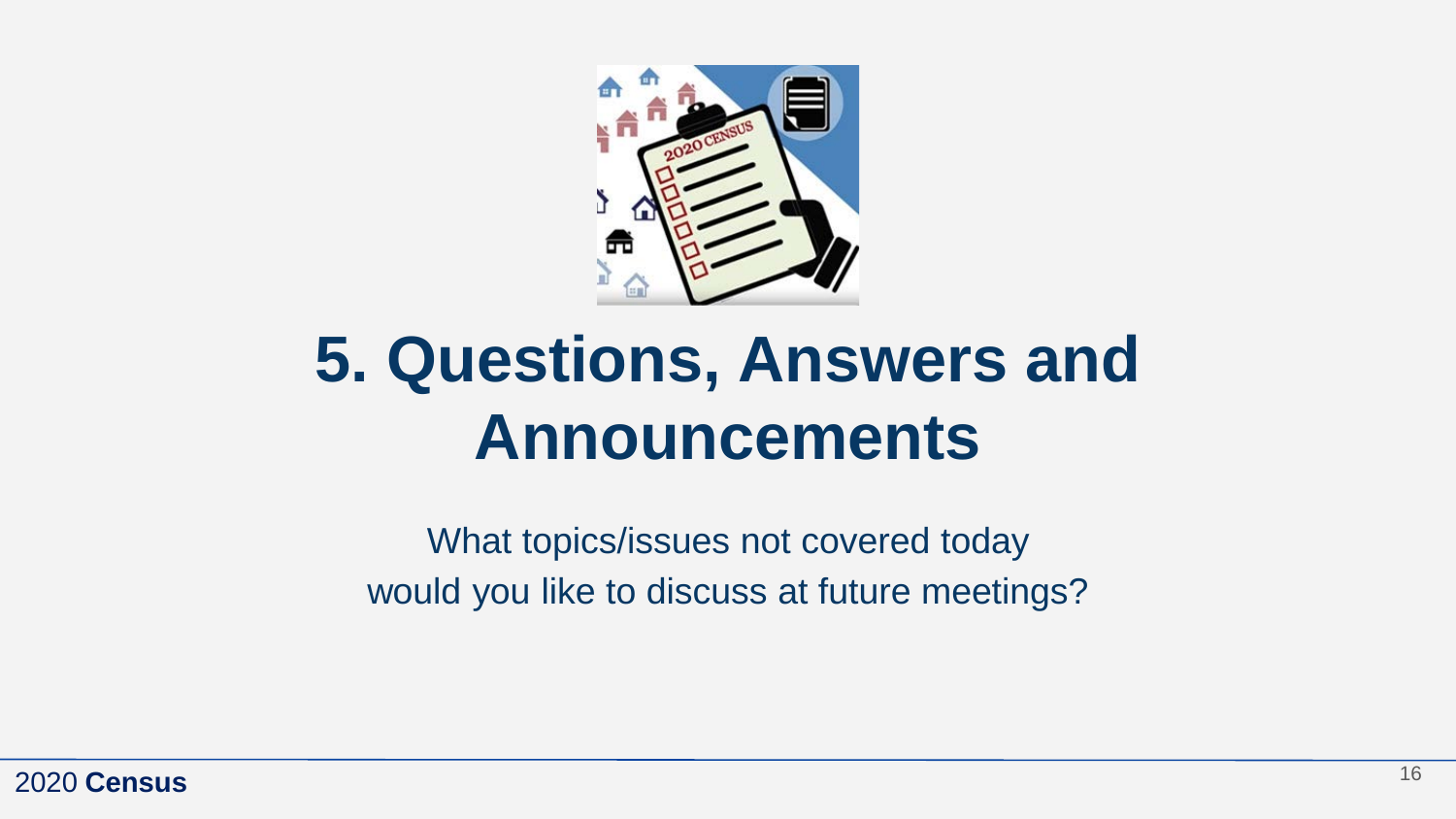

# **6. Next Meeting**

April 17, 2019; hosted by the City of Los Angeles

(Meeting room to be determined)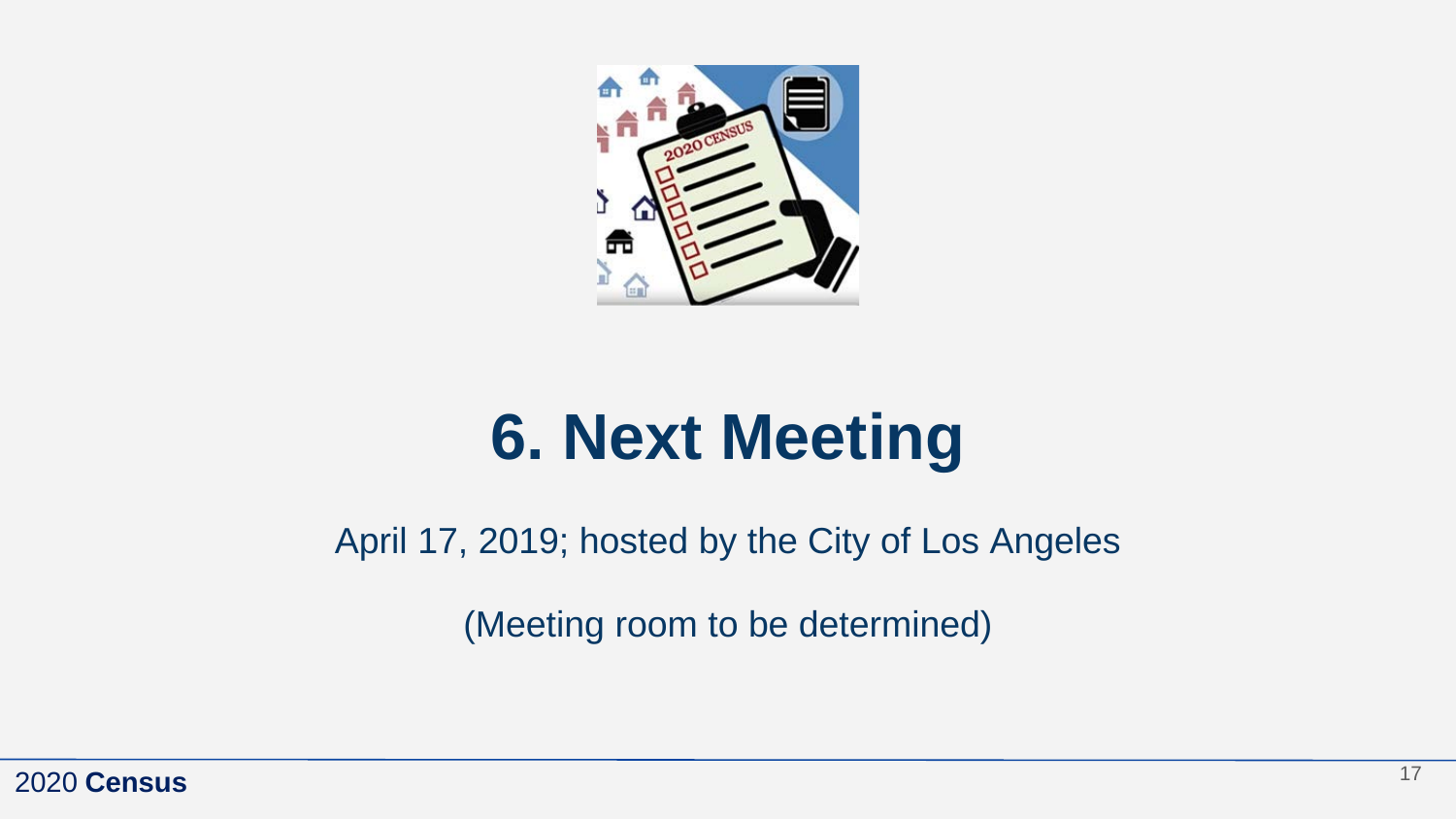## **CAK Sub-Committee Meeting Schedule**

- 3<sup>rd</sup> Wednesday, Every other month through June 2020 at 9:30 AM
	- April 17, 2019; \*Hosted by the City of Los Angeles
	- June 19, 2019; \*Hosted by the County of Los Angeles
	- August 21, 2019; \*Hosted by the City of Los Angeles
	- October 16, 2019; \*Hosted by the County of Los Angeles
	- December 18, 2019; \*Hosted by the City of Los Angeles
	- February 19, 2020; \*Hosted by the County of Los Angeles
	- April 15, 2020; \*Hosted by the City of Los Angeles
	- June 17, 2020; \*Hosted by the County of Los Angeles

\*Meeting room locations TBD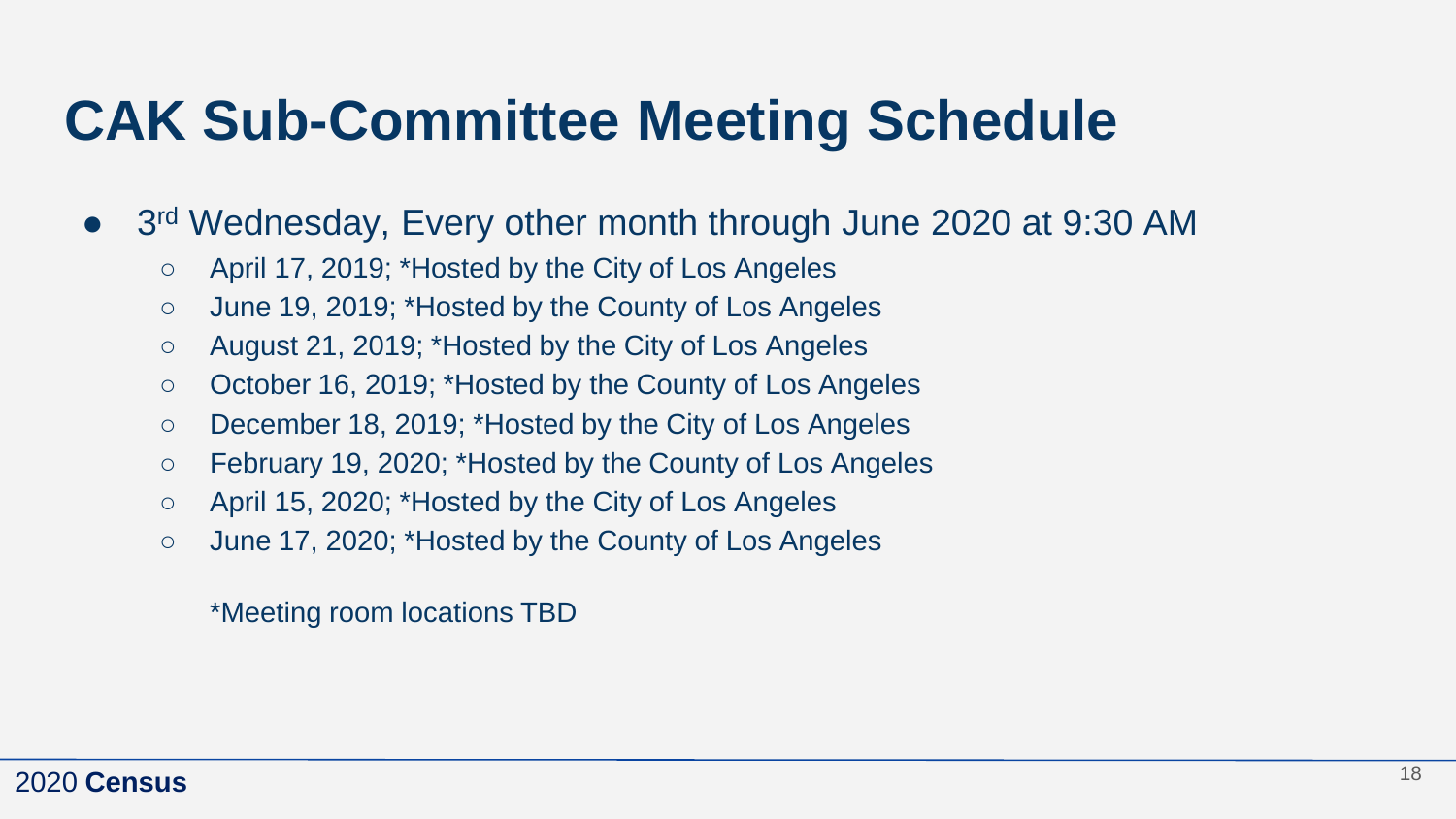

Planning/Stakeholder Engagement

#### Activation of CAKs



#### 2020 **Census**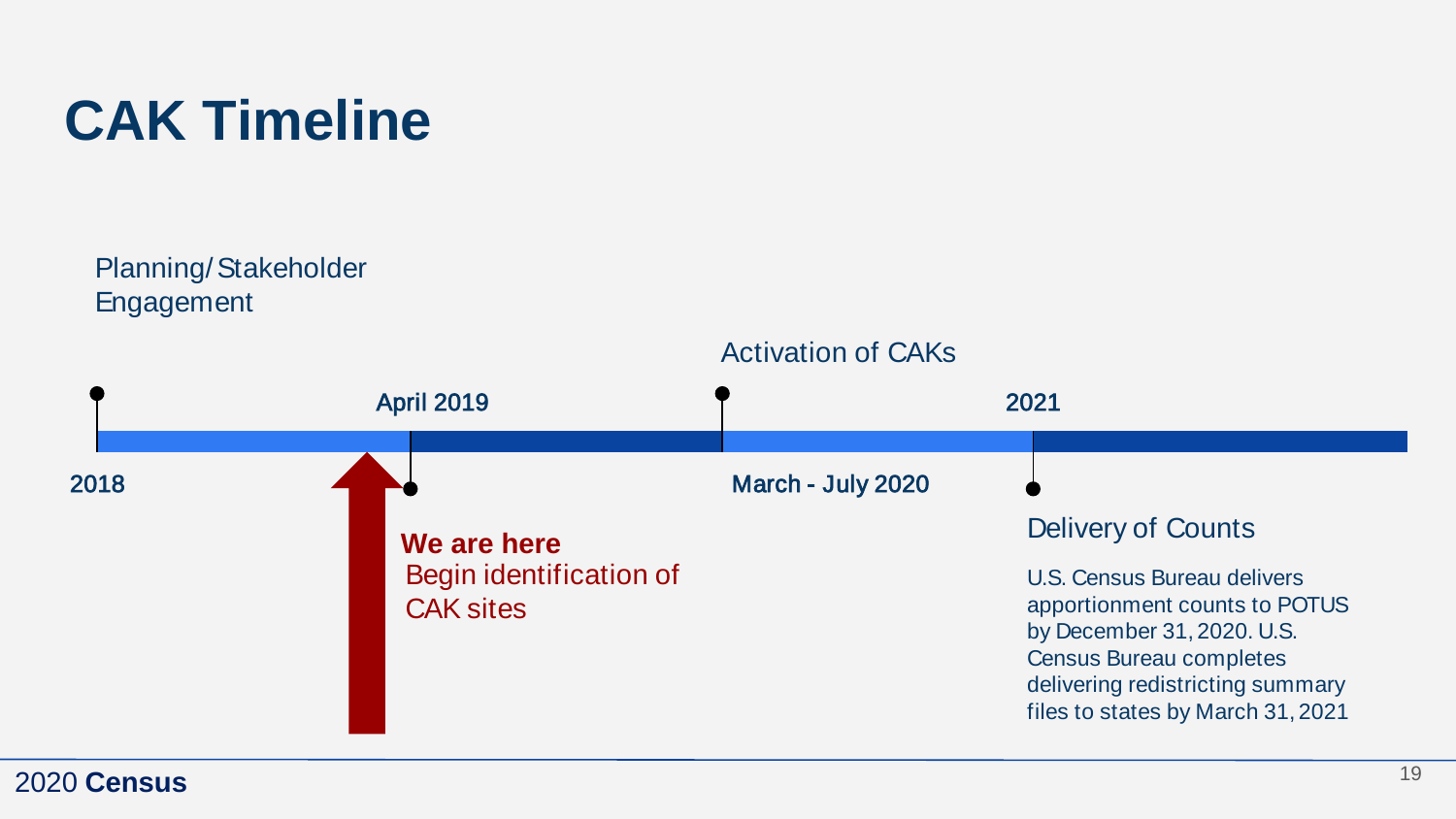### **Contact Information**

City of Los Angeles Maria de la Luz Garcia Director, 2020 Census Initiative Office of Mayor Eric Garcetti (213) 922-9768 [maria.garcia@lacity.org](mailto:maria.garcia@lacity.org)

County of Los Angeles Dorothea Park, Manager Chief Executive Office County of Los Angeles (213) 974-4283 [dpark@ceo.lacounty.gov](mailto:dpark@ceo.lacounty.gov)